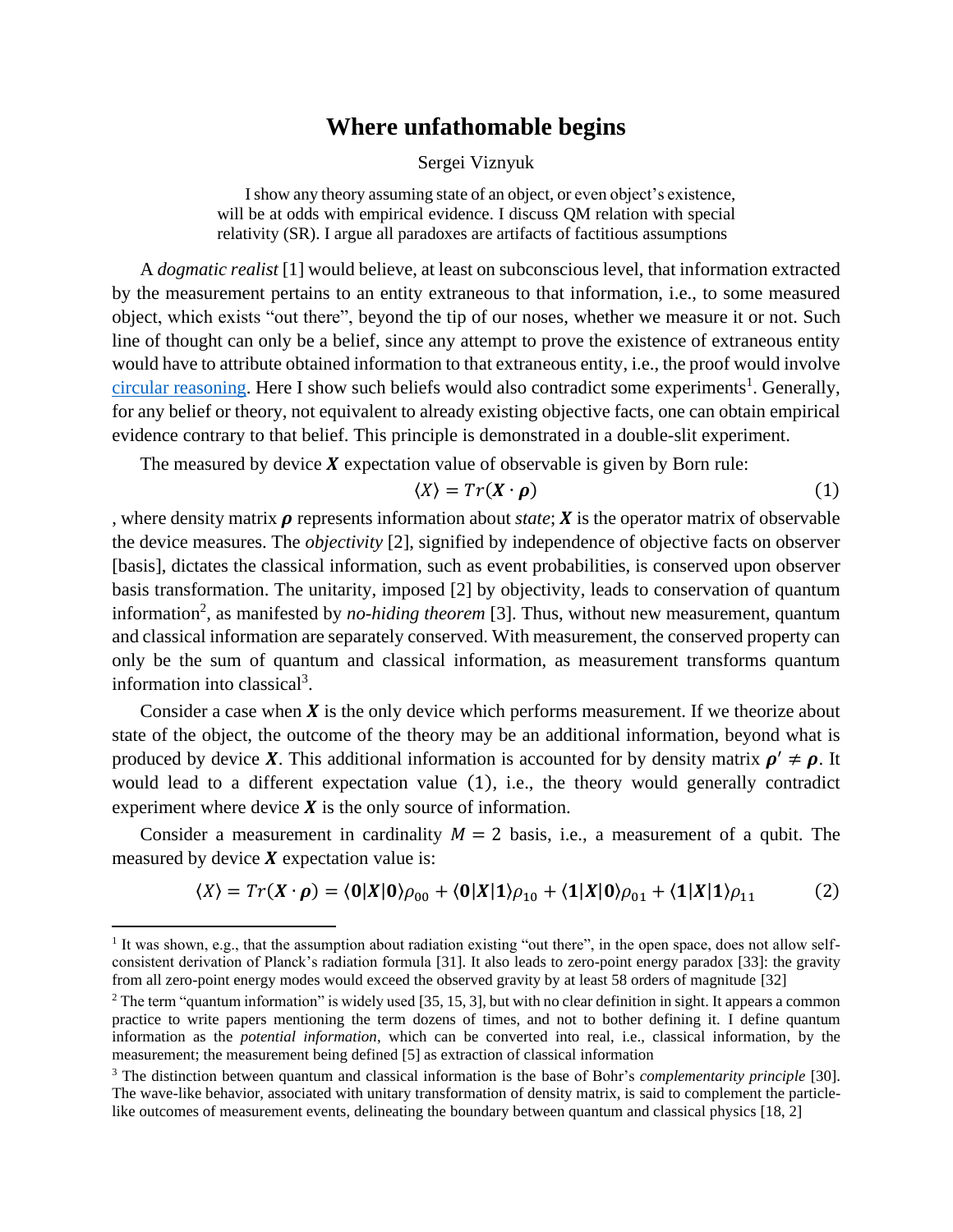In order to have a room for conjecture, we deliberately choose device' basis so it does not resolve input states  $\{0, 1\}$ , i.e.,  $\langle 0|X|1 \rangle \neq 0$ . If we theorize that input states 0.1 correlate respectively with states  $u$ ,  $v$  of the object<sup>4</sup>, the predicted expectation value [4, 5] is different from [\(2\)](#page-0-1):

<span id="page-1-0"></span>
$$
\langle X \rangle = \langle 0 | X | 0 \rangle \rho_{00} + \langle 0 | X | 1 \rangle \langle u | v \rangle \rho_{10} + \langle 1 | X | 0 \rangle \langle v | u \rangle \rho_{01} + \langle 1 | X | 1 \rangle \rho_{11} \tag{3}
$$

The difference between [\(2\)](#page-0-1) and [\(3\)](#page-1-0) is especially pronounced if conjectured object states are orthogonal:  $\langle u | v \rangle = 0$ . This is the case when, e.g., input basis states  $\{0, 1\}$  are chosen to correlate respectively with the state of object's existence  $\boldsymbol{u}$ , and non-existence  $\boldsymbol{v}$ .

The expectation value [\(3\)](#page-1-0) would be correct if  $\boldsymbol{u}$  and  $\boldsymbol{v}$  were not just conjectured object states, but outcomes of an actual measurement<sup>5</sup>, performed in addition to the measurement by device  $X$ .

The double-slit experiment is the canonical setup to confirm the above conclusion. Double-slit generates a spatial qubit [6]. The device  $X$  is the screen behind the slits. The input basis state  $\mathbf 0$  is that of a particle passing through left slit, and basis state  $\bf{1}$  is that of a particle passing through right slit. In the absence of additional measurement, device  $X$  measures expectation value [\(2\)](#page-0-1). It exhibits characteristic interference pattern due to  $\langle 0|X|1\rangle \rho_{10} + \langle 1|X|0\rangle \rho_{01}$  term. The expectation [\(2\)](#page-0-1) would contradict any theory ascertaining the slit particle passed through, and, generally, any theory whose predictions extend beyond information obtained by device  $X$ .

If, however, an additional measurement is performed, whose output  $\boldsymbol{u}$  correlates with state  $\boldsymbol{0}$ , and output  $\nu$  correlates with state 1, the measured expectation value at the screen is given by [\(3\)](#page-1-0). The interference pattern is affected by term  $\langle u | v \rangle$ . A textbook example of a double-slit experiment would include an additional measurement at the slits, to determine which slit particle passed through. If measurement at the slits is accurate, the output states are orthogonal:  $\langle u | v \rangle = 0$ , and no interference pattern at the screen is observed [7, 8].

The expression [\(3\)](#page-1-0) goes beyond the case of interference decay. It may also involve a shift in interference pattern, given  $\langle u | v \rangle = |\langle u | v \rangle| \cdot exp(i\varphi)$ , by  $\varphi$ ; combined with decay, if  $|\langle u | v \rangle| < 1$ . If  $|\langle u | v \rangle| = 1$ , no information is extracted. In this case  $\rho$  just undergoes unitary transformation<sup>7</sup>.

The amount of quantum information, contained in state  $\rho$ , which *can be* extracted per single measurement event, in a limit of infinite size event sample, is evaluated using Von Neumann entropy  $H$  [9] as [10, 2]:

<span id="page-1-1"></span>
$$
\mathcal{L} = H_{max} - H = \ln M + Tr(\boldsymbol{\rho} \ln \boldsymbol{\rho}) \text{ (nats/event)} \tag{4}
$$

, where *M* is the cardinality of measurement basis. The entropy *H* of  $\rho$  is, therefore, the amount of *already extracted* information, per event. A known density matrix means the measurement has been performed, either by preparation or by measuring device. For the finite size event sample, the amount of extracted information is Boltzmann's entropy  $H_{\Omega} = \ln \Omega$  (*nats*), where  $\Omega$  is the statistical weight of the sample [11].

<sup>4</sup> Such correlation has earned a popular, albeit not informative name: entanglement

<sup>5</sup> This expounds the falsehood of so-called *Wigner's friend paradox* [28]. According to (3), the measurement performed by Wigner's friend, i.e., the measurement of  $\langle u | v \rangle$ , affects Wigner's measurement of  $\langle X \rangle$ . The information extracted by Wigner's friend reduces the amount of information available for extraction by Wigner

<sup>&</sup>lt;sup>6</sup> The proof is rather trivial, as prediction of the theory can be mapped into  $u, v$  outcomes, leading to expectation [\(3\)](#page-1-0)

<sup>7</sup> The shift in interference pattern here is a type of Aharonov-Bohm effect [29, 27]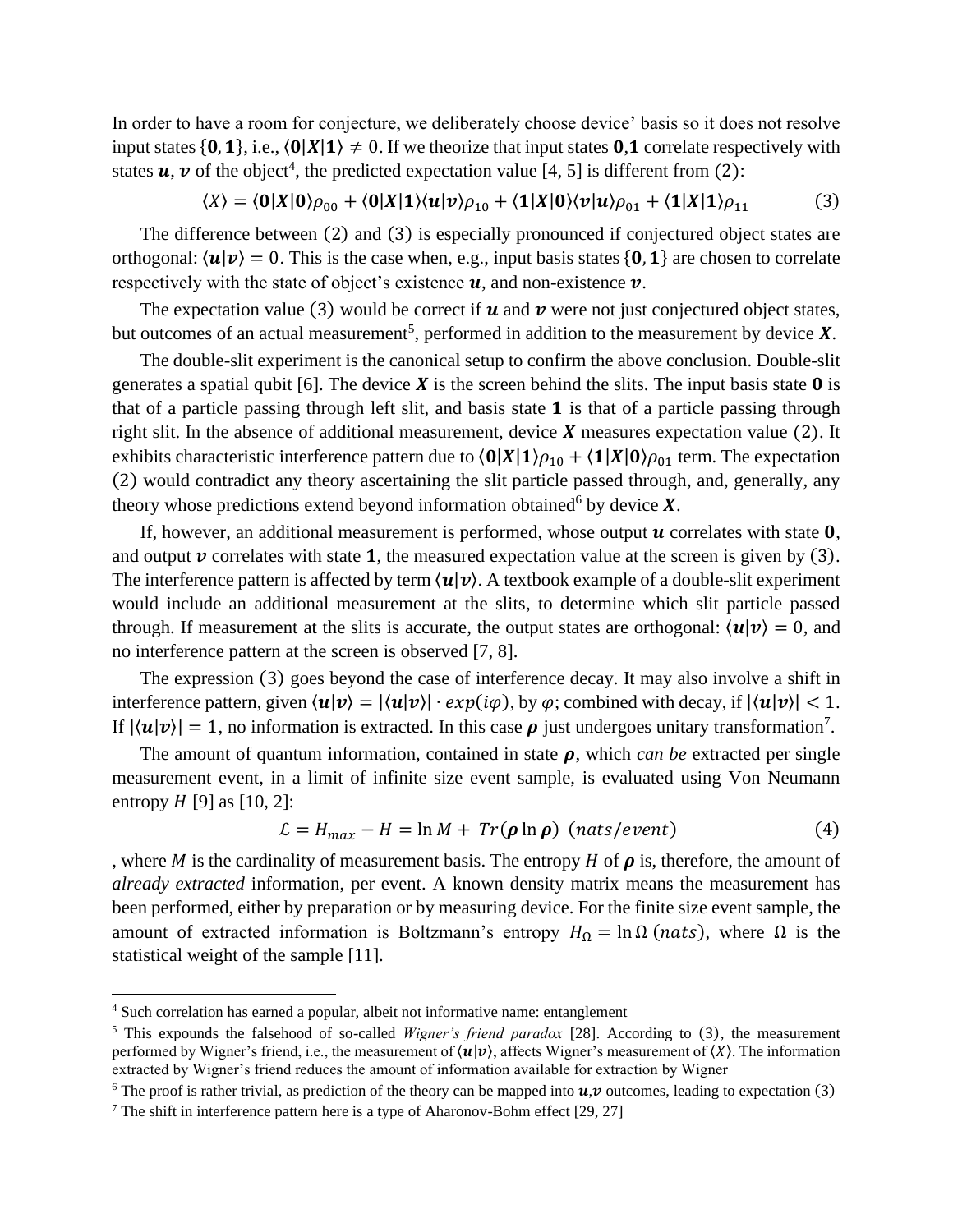For cardinality  $M = 2$  basis, [\(4\)](#page-1-1) is expressed in terms of the length of Bloch vector  $\alpha$  as [12]:

$$
\mathcal{L} = \frac{1 - |\alpha|}{2} \ln(1 - |\alpha|) + \frac{1 + |\alpha|}{2} \ln(1 + |\alpha|) \quad (nats/event)
$$
 (5)

, where

<span id="page-2-1"></span><span id="page-2-0"></span>
$$
\boldsymbol{\alpha}^2 = 1 - 4 \cdot \det(\boldsymbol{\rho}) = 2 \cdot Tr(\boldsymbol{\rho}^2) - 1 \tag{6}
$$

From [\(5\)](#page-2-0),[\(6\)](#page-2-1), it follows,  $det(\rho)$ , or  $Tr(\rho^2)$  are single parameters defining the amount of quantum information in qubit. With measurement having output states  $(u, v)$ ,  $det(\rho)$  changes as

$$
det(\boldsymbol{\rho}') = det(\boldsymbol{\rho}) + \rho_{01}\rho_{10}\sin^2\theta \quad ; \quad \cos^2\theta = \langle \boldsymbol{u}|\boldsymbol{v}\rangle\langle \boldsymbol{v}|\boldsymbol{u}\rangle \tag{7}
$$

The parameter  $0 \leq (R^2 = \sin^2 \theta) \leq 1$  equates to a coefficient of determination  $R^2$  in statistics, as a measure of how much the measurement of  $\langle u | v \rangle$  predetermines the measurement of  $\langle X \rangle$ .

The dependence of [\(3\)](#page-1-0) on product  $\langle u | v \rangle$  of entangled ancilla states creates an impression the remote ancilla instantaneously affects the results of local measurement by device  $X$ . There is nothing in expression [\(3\)](#page-1-0) that prohibits instantaneous effect of the measurement of  $\langle u | v \rangle$  on the measurement of  $(X)$ . In varying forms, the expression [\(3\)](#page-1-0) is the root of continuing claims of QM non-locality [13], and part of the problem reconciling QM with special relativity<sup>8</sup>. I reproduce the issue in a thought experiment below.

Consider an experiment in which pairs  $(A, B)$  of left (L), and right (R) circular [polarization](https://en.wikipedia.org/wiki/Quantum_entanglement)[entangled](https://en.wikipedia.org/wiki/Quantum_entanglement) photons [14] [are generated,](http://www.qolah.org/research/hqpdc/hqpdc.html) by passing *UV* laser beam through [SPDC crystal](https://arxiv.org/ftp/arxiv/papers/1809/1809.00127.pdf) [\(Figure 1\)](#page-2-2). The polarizing beam splitters (PBS) separate vertical (V) and horizontal (H) polarizations down two paths:  $A_V$ ,  $A_H$  for photon A, and  $B_V$ ,  $B_H$  for photon B. The paths  $A_V$ ,  $A_H$  are registered by separate detectors, which I summarily reference as device **A**. Path  $B_H$  passes through  $\lambda/2$  plate which makes polarization of  $B_H$  same as  $B_V$ . The paths  $B_V$ ,  $B_H$  converge on screen X to form interference pattern.

<span id="page-2-2"></span>

<sup>8</sup> Another part is the "*infinitely sharp boundary between the region of simultaneousness, in which no action could be transmitted, and other regions, in which direct action from event to event could take place. Since an infinitely sharp boundary means an infinite accuracy with respect to position in space and time, the momenta or energies must be completely undetermined, or in fact arbitrarily high momenta and energies must occur with overwhelming probability. Therefore, any theory which tries to fulfill the requirements of both special relativity and quantum theory will lead to mathematical inconsistencies, to divergencies in the region of very high energies and momenta*" [1]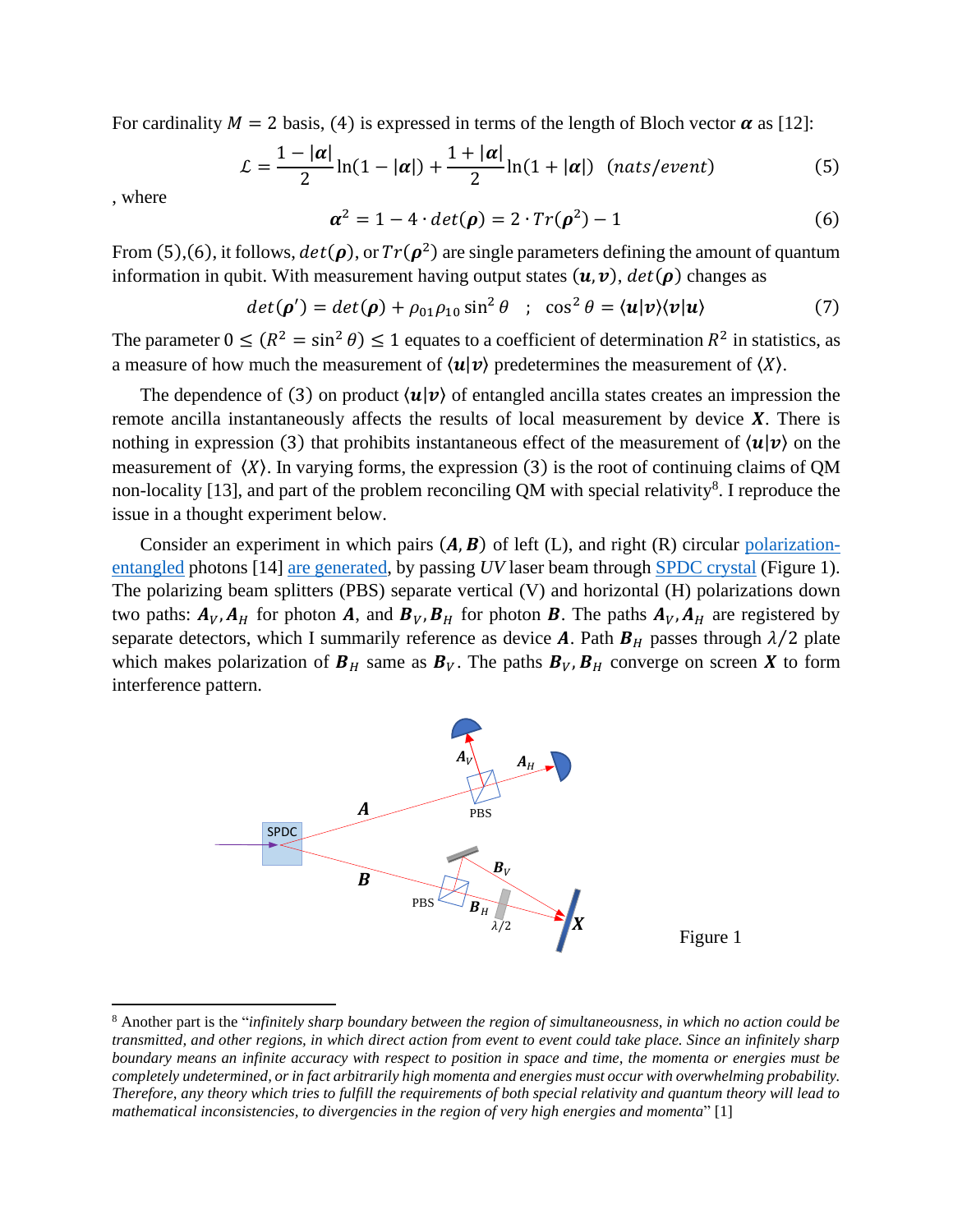By virtue of entanglement, a photon registered at  $A_V$  or  $A_H$  points to the photon **B** being in a reciprocal  $B_V$  or  $B_H$  path, akin to detecting the slit particle passed through in a double-slit experiment. The accurate detection of entangled photon at  $A_V$ ,  $A_H$  would lead to disappearance of interference pattern at the screen  $X$ . By modulating PBS in path  $A$ , the experimenter can communicate with observer  $\boldsymbol{X}$ , seemingly in violation of no-signaling theorem [15, 16], and in violation of special relativity, since the distance between  $\boldsymbol{X}$  and device  $\boldsymbol{A}$  can be arbitrary large. Even more paradoxical is the situation when length  $\vec{A}$  is longer than  $\vec{B}$ . In this case, the photon  $\vec{A}$ is detected after photon **B** has been registered by **X**. Yet, the detection of photon at  $A_V$ ,  $A_H$  would affect the interference pattern at  $X$ , i.e., the measurement in the future would affect the measurement in the past. Thus, in one thought experiment we find at least three paradoxes:

- 1. violation of special relativity
- 2. [violation of causality](https://physics.stackexchange.com/questions/119613/can-causality-be-violated#:~:text=A%20common%20justification%20for%20prohibiting,at%20t0%3Ct1.) [17]
- 3. violation of no-signaling theorem [15]

And yet, as I show below, none of these paradoxes is real. As all paradoxes, they are artifacts of factitious assumptions. Let's disassemble them.

One obvious assumption we made was that there are photons traveling<sup>9</sup> from SPDC down two paths  $(A, B)$ . Anyone who understands the base QM principles would know the photon comes into being only as a measurement event [18, 19]. Until measurement there is no photon. A way to describe the situation before measurement, i.e., to describe the *measurement setup*, is by representing it as superposition of correlated radiation modes; with *mode* defined as *possibility* of certain measurement outcome. Such superposition is what is referred to as *quantum state*. The setup on [Figure 1](#page-2-2) is described, in two measurement eigenbases, as

$$
\psi = (A_R B_L + A_L B_R) / \sqrt{2} = (A_H B_H + A_V B_V) / \sqrt{2}
$$
(8)

, where  $A_R$ ,  $A_L$ ,  $B_R$ ,  $B_L$  are circular left and right polarization modes;  $A_R = (A_H + iA_V)/\sqrt{2}$ ;  $A_L =$  $(A_H - iA_V)/\sqrt{2}$ ;  $B_R = (B_H + iB_V)/\sqrt{2}$ ;  $B_L = (B_H - iB_V)/\sqrt{2}$ . The expectation at the screen X is: 1

$$
\langle X \rangle = \langle \psi | X | \psi \rangle = \frac{1}{2} [\langle B_H | X | B_H \rangle + \langle A_H | A_V \rangle \langle B_H | X | B_V \rangle + \langle A_V | A_H \rangle \langle B_V | X | B_H \rangle + \langle B_V | X | B_V \rangle] \tag{9}
$$

, where  $R^2 = \sin^2 \theta = 1 - \langle A_H | A_V \rangle \langle A_V | A_H \rangle$  characterizes PBS efficiency. Eq. [\(9\)](#page-3-0) is same as [\(3\)](#page-1-0), where  $\rho_{00} = \rho_{01} = \rho_{10} = \rho_{11} = 1/2$ , and  $\langle u | v \rangle = \langle A_H | A_V \rangle$ .

While QM formalism above accurately predicts expectation value, it is seemingly at odds with special relativity (SR), with an illusion of instantaneous effect of the measurement by detectors  $A_V$ ,  $A_H$  on X. Since SR is entirely in classical domain, for resolution, we should look at classical information produced by the measurement.

A single measurement event is one of eigenstates of measuring device. The associated eigenvalue is the device reading. In a limit of infinite number of measurement events, the event sample is described by projection of quantum state on eigenspace of measuring device:

<span id="page-3-2"></span><span id="page-3-1"></span><span id="page-3-0"></span>
$$
\boldsymbol{P}_X = \boldsymbol{X} \boldsymbol{\psi}_X \tag{10}
$$

, where subscript  $X$  indicates, the measurement basis is that of device  $X$ .

<sup>9</sup> The very word *traveling* implies intermediate measurement events, i.e., a *trajectory*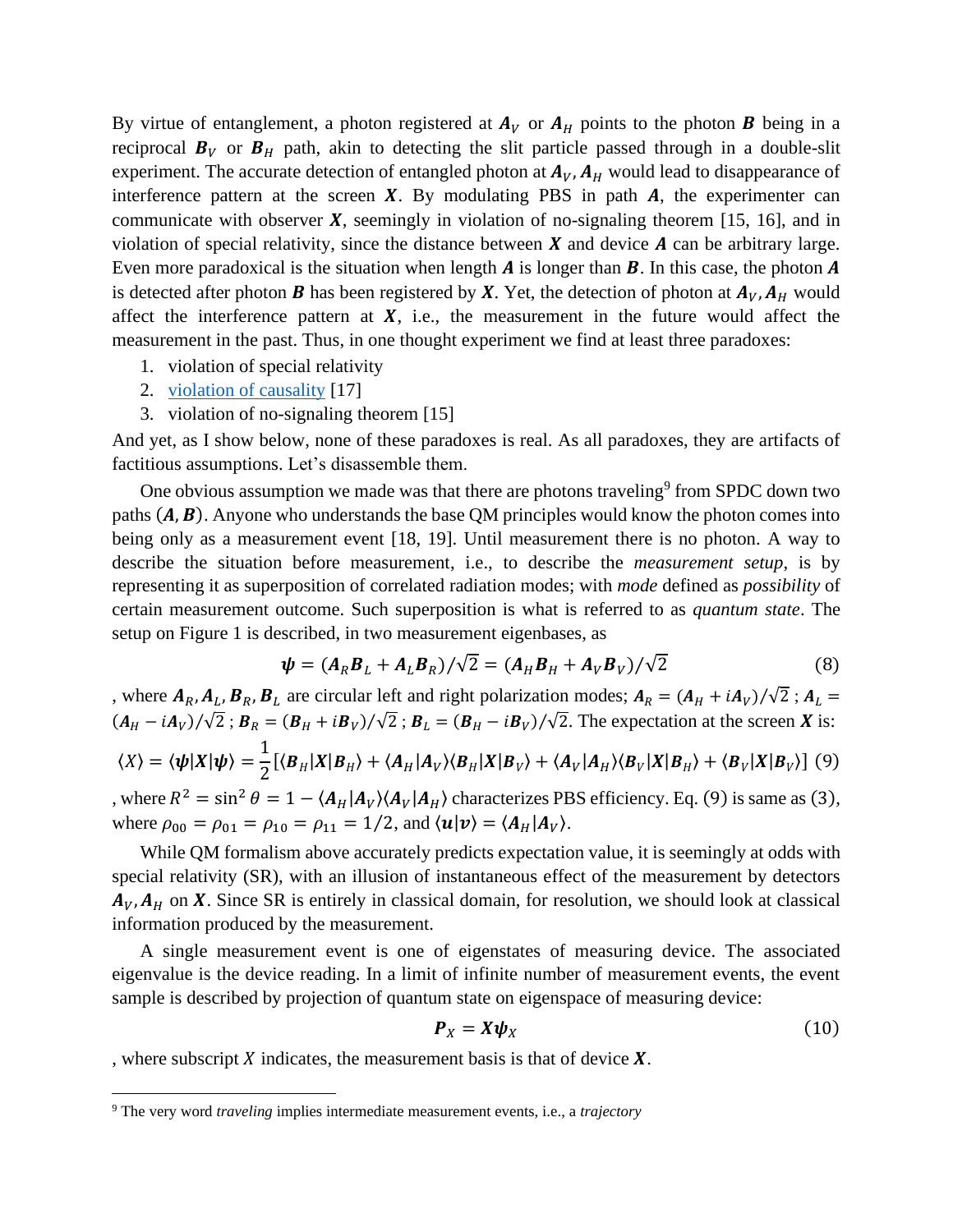Since device readings are real-valued classical parameters, the eigenvalues of device operator X are real, i.e., operator X is Hermitian. Below I show, the hermiticity condition is sufficient for the measurements to comply with SR. In order to ascertain this in experiment on [Figure 1,](#page-2-2) we transform measurement basis from that of device  $\boldsymbol{X}$  to that of device  $\boldsymbol{A}$ . I designate this transformation as  $V: \psi_X = V \psi_A$ ;  $P_X = V P_A$ . The existence of such transformation indicates, devices X, A belong to the same measurement context. In new basis, [\(10\)](#page-3-1) becomes:  $VP_A = XV\psi_A$ . Therefore, device  $A$  operator *intertwines* with operator  $X$  as

<span id="page-4-2"></span><span id="page-4-1"></span><span id="page-4-0"></span>
$$
VA = XV \tag{11}
$$

The irreducible representation of Hermitian operators  $X$ ,  $A$  is [20]:

$$
X = t_0 \cdot I + (r_0, \sigma) \tag{12}
$$

$$
A = t_1 \cdot I + (r_1, \sigma) \tag{13}
$$

, where  $\mathbf{r} = (x, y, z)$ ;  $\boldsymbol{\sigma} = (\sigma_x, \sigma_y, \sigma_z)$  are Pauli matrices. Representation [\(12\)](#page-4-0),[\(13\)](#page-4-1) indicates the measurement has an associated spacetime 4-vector<sup>10</sup>. The non-trivial *intertwist* V between devices  $X$ ,  $\vec{A}$  is possible only if matrix determinant of [\(11\)](#page-4-2) is zero. With [\(12\)](#page-4-0),[\(13\)](#page-4-1), this condition is

$$
det\begin{pmatrix}0&-x_0-iy_0&x_1-iy_1&t_1-t_0-z_1+z_0\\-x_0-iy_0&0&t_1-t_0+z_1+z_0&x_1+iy_1\\x_1-iy_1&t_1-t_0-z_1-z_0&0&-x_0+iy_0\\t_1-t_0+z_1-z_0&x_1+iy_1&-x_0+iy_0&0\end{pmatrix}=0\quad (14)
$$

The above equates to:

<span id="page-4-4"></span><span id="page-4-3"></span>
$$
((t1 - t0)2 - r02 - r12)2 = 4r02r12
$$
 (15)

Eq. (15) splits into four relations between 4-vector components  $(t_0, r_0)$ ,  $(t_1, r_1)$  signifying different causal possibilities, as illustrated on [Figure 2,](#page-4-3) where arrow base is the potential cause, and arrow head is the possible effect;  $r_0 = |\mathbf{r}_0|$ ;  $r_1 = |\mathbf{r}_1|$ . The causal possibilities, as seen by observer **O**, are indicated by positive values of parameters  $\Delta t$ ,  $\Delta r$  under  $\boldsymbol{O}(\ )$ . Since 4-vectors  $(t_0, r_0)$ ,  $(t_1, r_1)$  are relative to observer, the observer is a key element of causal relationships.

$$
A(t_1, r_1) \longrightarrow O(t_0 - t_1, r_1 - r_0) \longrightarrow X(t_0, r_0)
$$
  
\n
$$
A(t_1, r_1) \longrightarrow O(t_1 - t_0, r_1 - r_0) \longrightarrow X(t_0, r_0)
$$
  
\n
$$
A(t_1, r_1) \longrightarrow O(t_0 - t_1, r_0 + r_1) \longrightarrow X(t_0, r_0)
$$
  
\n
$$
A(t_1, r_1) \longleftarrow O(t_1 - t_0, r_0 + r_1) \longrightarrow X(t_0, r_0)
$$

With observer at device **X**,  $r_0 = 0$ . In this case [\(15\)](#page-4-4) becomes  $(t_1 - t_0)^2 = r_1^2$ . Hence, relative to device X, the measurement by device A is separated by time interval  $|t_1 - t_0|$  equal to distance  $r_1$  between **X** and **A**; with associated speed limit  $c = 1$ . Not only QM is not at odds with SR, in fact, SR is imposed by classicality of measurement results, which is one of QM base concepts.

If  $det(V) \neq 0$  in [\(11\)](#page-4-2), we have additional conditions:

 $10$  Spacetime as an entity emerges as encoding structure for classical information extracted by the measurement  $[2]$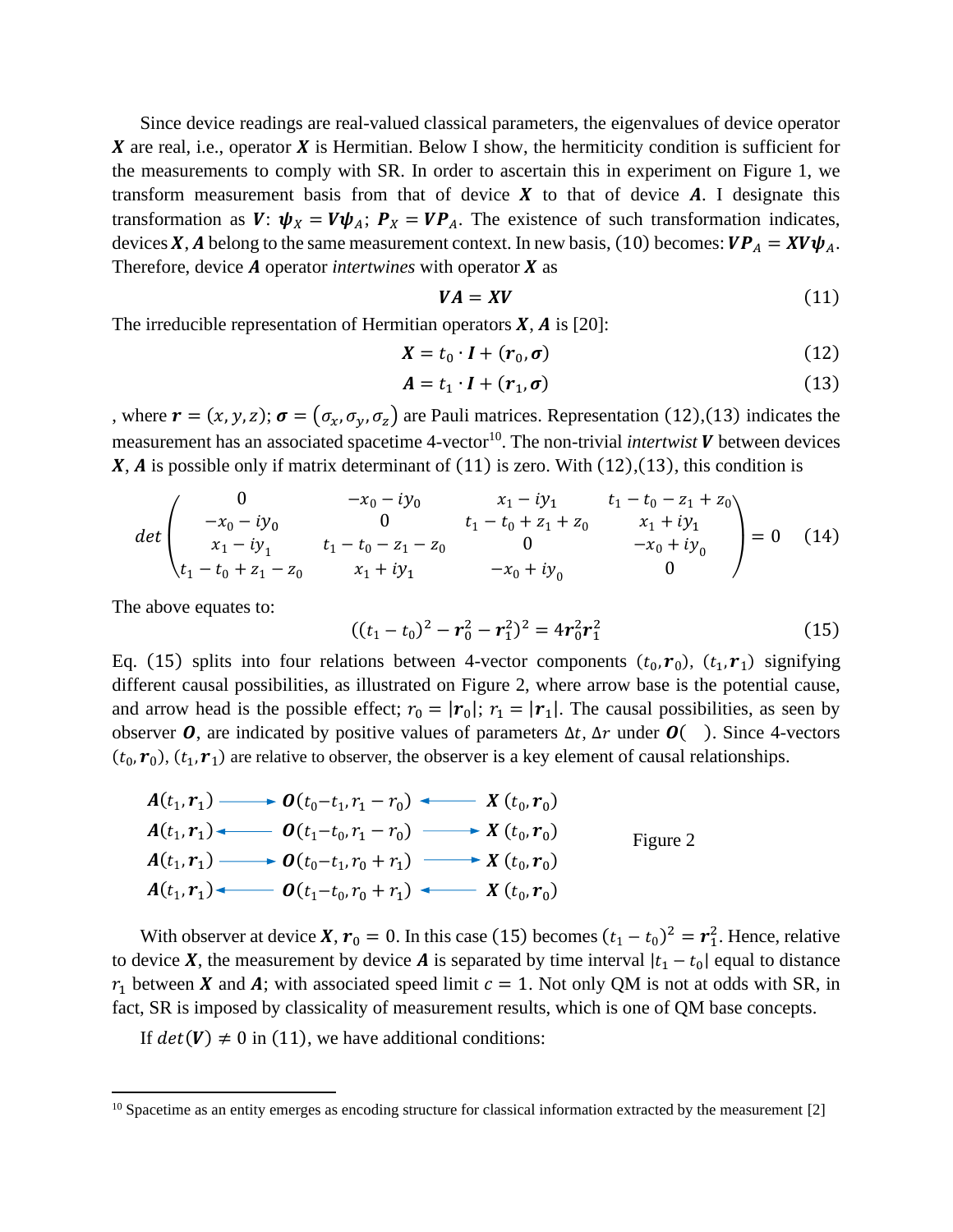$$
det(A) = det(X) \Rightarrow t_1^2 - r_1^2 = t_0^2 - r_0^2 \tag{16}
$$

<span id="page-5-0"></span> $tr(A) = tr(X) \Rightarrow t_1 = t_0$ (17)

, from where it follows,  $r_1^2 = r_0^2$ . Therefore, if  $det(V) \neq 0$ , transformation V has to be unitary, i.e., a transformation of observer basis. Unitary transformations conserve information [\(4\)](#page-1-1) and trivially comply with SR by [\(16\)](#page-5-0). Consequently, Schrödinger equation, being an expression of parameter-driven unitary transformation [2], also complies with SR, namely with unitary subgroup of Lorentz transformations. Generally, however, Lorentz transformations, specifically *boosts*, do not conserve quantum information. In one form or another, they imply measurement, i.e., extraction of information. The boost involves acceleration from  $v_0$  to  $v_1$ . It is done through the action of a classical force, always accompanied by decoherence [21]. An assumption that one can reconcile extraction of information, implied by the boost transformation, with unitarity, leads to a collection of paradoxes, see, e.g., Lecture IV in [22].

As for the causality violation paradox, note, that we can remove device  $\bm{A}$  from measurement setup on [Figure 1](#page-2-2) by increasing length  $A$  to infinity. In this case, the interference pattern at the screen  $\bm{X}$  would re-appear. The interference pattern re-appears when difference in lengths  $\bm{A}$  and  $\bm{B}$ increases above *coherence length*, corresponding to [de]coherence time [23], i.e., the time it takes to perform measurement<sup>11</sup>. If devices  $A$  and  $X$  are within coherence region, one cannot predict which detector clicks first: **X** or one of  $A_V$ ,  $A_H$ . There is no causal order in coherence region, reflected by the fact that  $t_1$ ,  $t_0$  are interchangeable in [\(15\)](#page-4-4). A causal order would mandate additional information beyond what is implanted in quantum state [\(8\)](#page-3-2). The amount of information extracted by single measurement event, equals Boltzmann's entropy of event sample  $H_{\Omega}$  =  $\ln \Omega = \ln (1!/1!0!) = 0$ . It means, a single event in either device would not change the amount of information available for extraction by another device. Thus, there is no causality violation as there is no causal order in measurement events to begin with. It can be proven experimentally by placing separate detectors in paths  $B_V$ ,  $B_H$ . These detectors would register random events with 1⁄2 probability each. There is no way to tell from these events if there is any measurement done by detectors  $A_V$ ,  $A_H$ <sup>12</sup>. This is the essence of no-signaling theorem [15].

The causality arises when amount of classical information extracted by one device reduces the amount of information available for extraction by another device. From above paragraph, it follows, the causal relationship can only be between event samples, not between individual events.

The change in amount of information available for extraction by device  $X$  due to the measurement by device  $A$  can be used for communication between experimenter controlling device  $A$ , and observer of device  $X$ . The experimenter at device  $A$  can modulate the amount of

, and

<sup>&</sup>lt;sup>11</sup> Taking length(**A**) =  $|\mathbf{r}_0|$  and length(**B**) =  $|\mathbf{r}_1|$ , from (15) we obtain:  $(t_1 - t_0)^2 = (|\mathbf{r}_1| - |\mathbf{r}_0|)^2$ 

 $12$  To confirm or deny the causal order, the experimenter can register the click time of each detector and mark points on the screen X, where photon B has hit, with time of the corresponding click of detectors  $A_V$ ,  $A_H$ . These marked points on screen  $X$  can be separated into two groups: one group of points for which detector  $X$  clicked first, and second group of points for which one of detectors  $A_V$ ,  $A_H$  clicked first. There is a causal order if group of points for which detector  $\chi$  clicked first exhibits interference pattern, while second group of points shows no interference pattern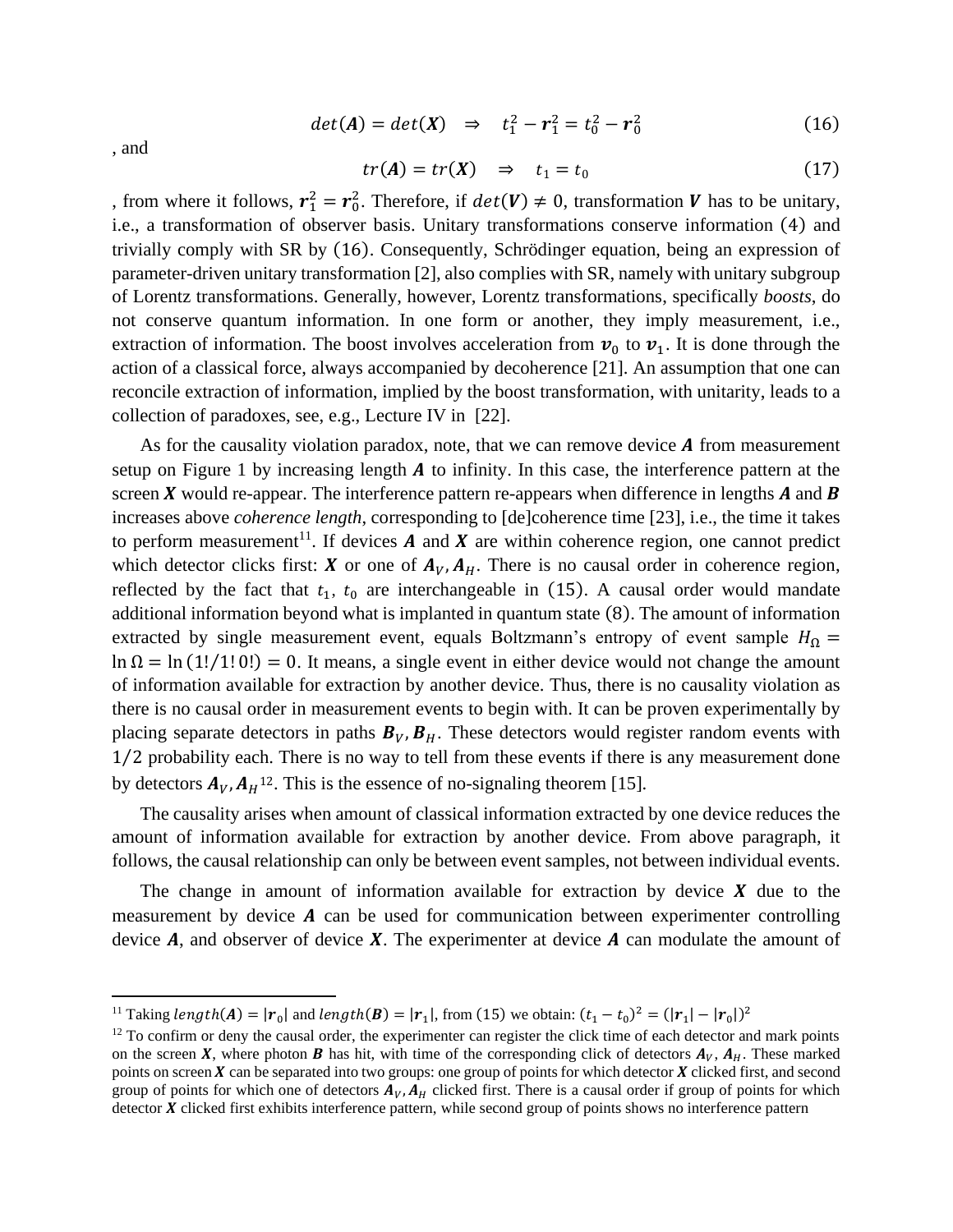extracted information<sup>13</sup> and thus affect the interference pattern at the screen  $X$ . The measurement by two devices is subject to constraint [\(15\)](#page-4-4), i.e., there is no superluminal causal relationship. Exactly this type of communication is used in common radio transmission, which also utilizes shared entangled state. Instead of different polarization modes as in [\(8\)](#page-3-2), radio transmission is based on entanglement between modes of different frequency, with device  $A$  the transmitter, and device  $X$  the receiver. The interference pattern at device  $X$  is by time, instead of spatial coordinate.

The measurement transforms all or part of quantum information, implanted in quantum state, into classical information, thus reducing the quantum state. It is the classical information which is *real*, not the quantum state, which we devised only as a way to describe the measurement setup [5]. In fact, we cannot even describe the measurement setup without measurement, since any such description would require classical information, such as density matrix elements, which can only be obtained through measurement, the preparation of quantum state being a form of measurement.

The conclusions which follow from above discussion:

- 1. One cannot derive new information from already existing information. New information (knowledge) can only arise from new experience
- 2. There could be no theory which explains all the existing facts. Having such a theory means being able to obtain new information (explanation), from existing information (facts). A theory can only explain subset of existing facts, by correlating portions of existing information. The correlation logic, i.e., the theory itself, is part of existing information. If theory  $\bm{T}$  explains facts, congruent to information domain  $\bm{Q}$  (questions), the output is information domain  $A$  (answers), while theory itself is congruent to information domain  $T$ (transformation logic). These domains are parts of existing information  $\mathbf{R} \ni (\mathbf{Q} \cup \mathbf{A} \cup \mathbf{T})$ . This principle is realized in Gödel's Incompleteness Theorem [24], and in Turing's Halting Problem [25]
- 3. One cannot ascribe any level of reality to an object, even its existence, outside of measurement. Such attribution would mean creating information without measurement, out of nothing. The only thing real is the information extracted by the measurement
- 4. The information is physical. The extracted information, in amount of  $H_0 = \log_2 \Omega$  (*bits*), is persisted in some encoded form, i.e., it is physicalized in an encoding structure, such as spacetime [2]. Each qubit of information is specified by a real-valued 4-vector, such as 4 vector of spacetime, or energy-momentum 4-vector, or other equivalent representation. What observer sees and feels are bits of encoded information
- 5. The information, being synonymous to objective facts, is absolute. In Wigner experiment, the information extracted by Wigner's friend affects the measurement performed by Wigner, even though Wigner and his friend are spacetime-separated. Wigner experiment is a form of double-slit experiment, where measurement at the slits is by friend, and measurement at the screen is by Wigner. It demonstrates the absoluteness of classical information, as information extracted by friend reduces information available for extraction

<sup>&</sup>lt;sup>13</sup> The experimenter can, e.g., modulate PBS efficiency in path  $A$ , or modulate length  $A$  in and out of coherence region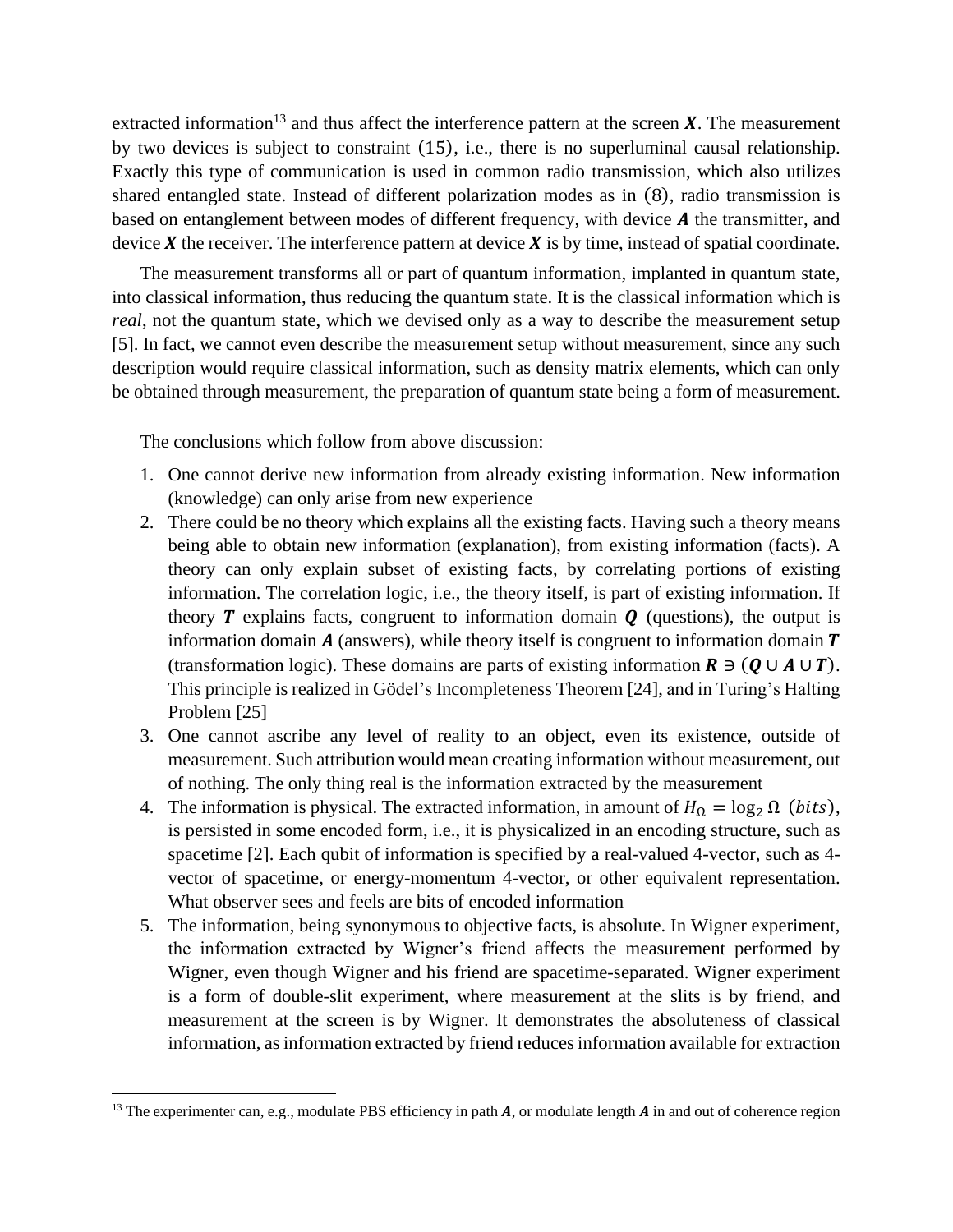by Wigner. The information extracted by Wigner and his friend is part of the same spacetime structure

6. All paradoxes are artifacts of false assumptions. I expounded the falsehood of Wigner's friend paradox. Other paradoxes can also be easily disassembled. Perhaps one of the most chewed on paradoxes is the so-called black hole information paradox [26]. The paradoxical here is the apparent loss of information about object falling into black hole, assuming unitary dynamics of the whole system. This "paradox" is the perfect example of a falsehood built into very statement of the problem. The phrase "falling into black hole" implies knowledge of object's coordinates, which, in its turn, implies measurements extracting this information. The very fact of a measurement contradicts the assumption of unitarity. As object falls into black hole, all information about object gets extracted<sup>14</sup> by the time object reaches event horizon. The observer will not see anything actually ending up in black hole

## **References**

- [1] W. Heisenberg, Physics and Philosophy, New York: Harper & Row Publishers, Inc, 1962.
- [2] S. Viznyuk, "The origin of unitary dynamics," 2020. [Online]. Available: https://www.academia.edu/44809958/The\_origin\_of\_unitary\_dynamics.
- [3] S. Braunstein and A. Pati, "Quantum information cannot be completely hidden in correlations: implications for the black-hole information paradox," *arXiv:gr-qc/0603046,* 2006.
- [4] M. Schlosshauer, "Quantum Decoherence," *arXiv:1911.06282 [quant-ph],* 2019.
- [5] S. Viznyuk, "No decoherence by entanglement," 2020. [Online]. Available: https://www.academia.edu/43260697/No\_decoherence\_by\_entanglement.
- [6] G. Taguchi, T. Dougakiuchi, N. Yoshimoto, K. Kasai and M. Iinuma, "Measurement and control of spatial qubits generated by passing photons through double slits," *arXiv:0805.1123 [quant-ph],*  2008.
- [7] D. Saxon, Elementary Quantum Mechanics, San Francisco: Holden-Day, Inc., 1968.
- [8] C. Cohen-Tannoudji, B. Diu and F. Laloe, Quantum Mechanics, Wiley, 1991.
- [9] J. Von Neumann, Mathematical Foundations of Quantum Mechanics, Princeton University Press, 1955.
- [10] C. Adami, "The Physics of Information," *arXiv:quant-ph/0405005,* 2003.
- [11] S. Viznyuk, "From QM to KM," 2020. [Online]. Available: https://www.academia.edu/41619476/From\_QM\_to\_KM.
- [12] S. Haroche and J. Raymond, Exploring the Quantum, Oxford University Press, 2006.
- [13] N. Brunner, D. Cavalcanti, S. Pironio, V. Scarani and S. Wehner, "Bell nonlocality," *arXiv:1303.2849 [quant-ph],* 2014.
- [14] C. Couteau, "Spontaneous parametric down-conversion," *arXiv:1809.00127,* 2018.
- [15] A. Peres and D. Terno, "Quantum Information and Relativity Theory," *arXiv:quant-ph/0212023,*  2003.

<sup>&</sup>lt;sup>14</sup> It has been shown [21] the measurements in gravitational field result in decoherence and object's [state] decay